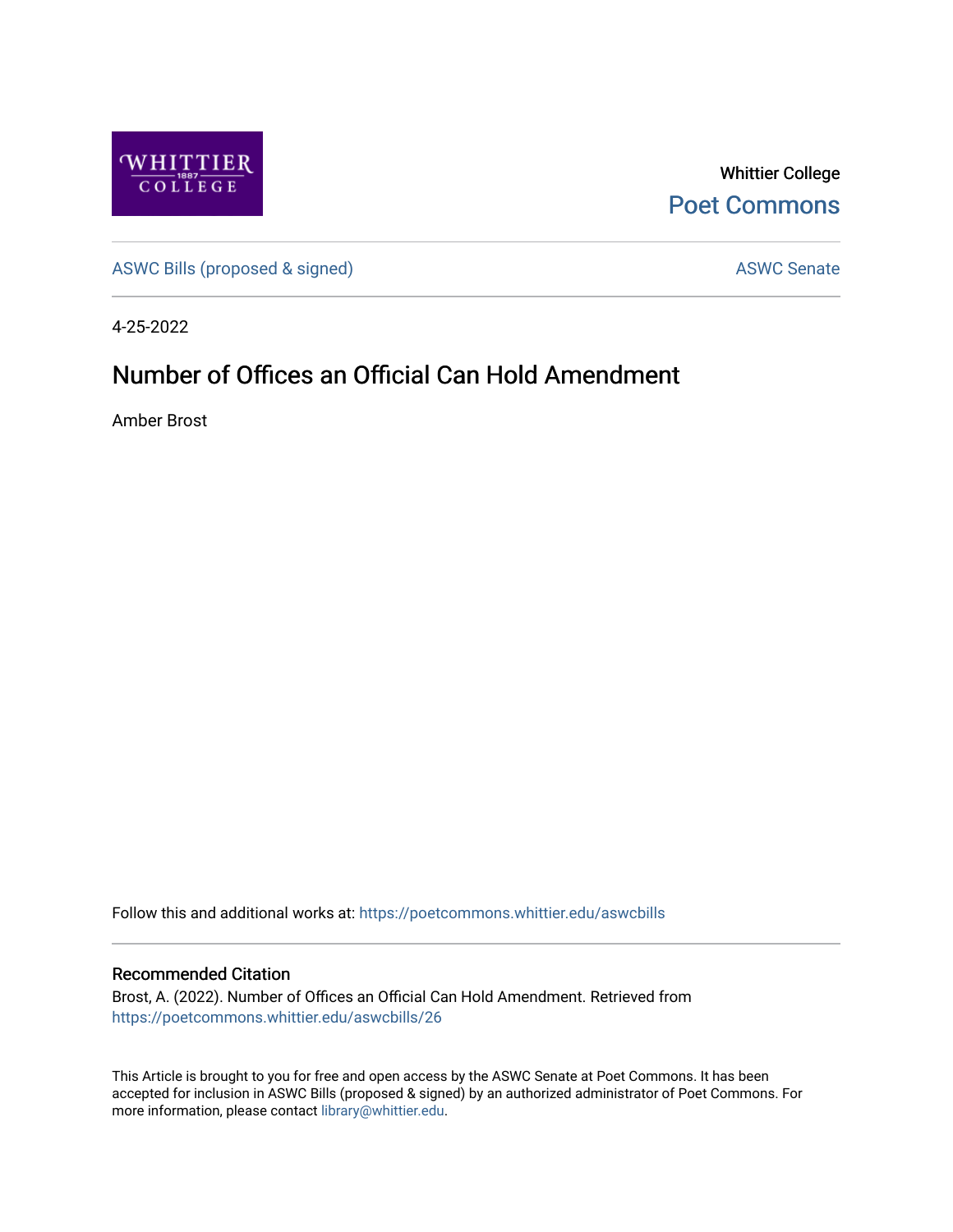

## **Number of Offices an Official Can Hold Amendment Session**: X of MMXXII ASWC Senate Meetings **Amendment** 2- 4/25/21 **Author:** Amber Brost

**WHEREAS-** The current student body population does not reflect the number of ASWC Senate positions,

**WHEREAS-** The current student body population has made it difficult to fill positions in the upcoming elections,

**WHEREAS-** The ASWC Senate hasn't had a full table of Senators in the two past years,

**WHEREAS-** Senators find it difficult to choose between two positions on the ASWC Senate,

**THEREFORE & LET IT BE RESOLVED-** That an official can hold two offices under special circumstances,

**LET IT BE RESOLVED-** The Elections Committee, or the entire Senate if Elections Committee lacks appropriate number of Senators, will determine by vote if an elected or appointed official can hold two office positions at the same time,

**LET IT BE RESOLVED-** That the ASWC Constitution under Article VIII: The Executive Cabinet, Section: Candidates, Elections, and Appointments, Subsection Six now states:

3. Neither elected nor appointed officials shall hold more than one office at the same time.

A. Exception: an elected or appointed official can hold more than one office at the same time under special circumstances written in the elections code under Article IV, Section A.